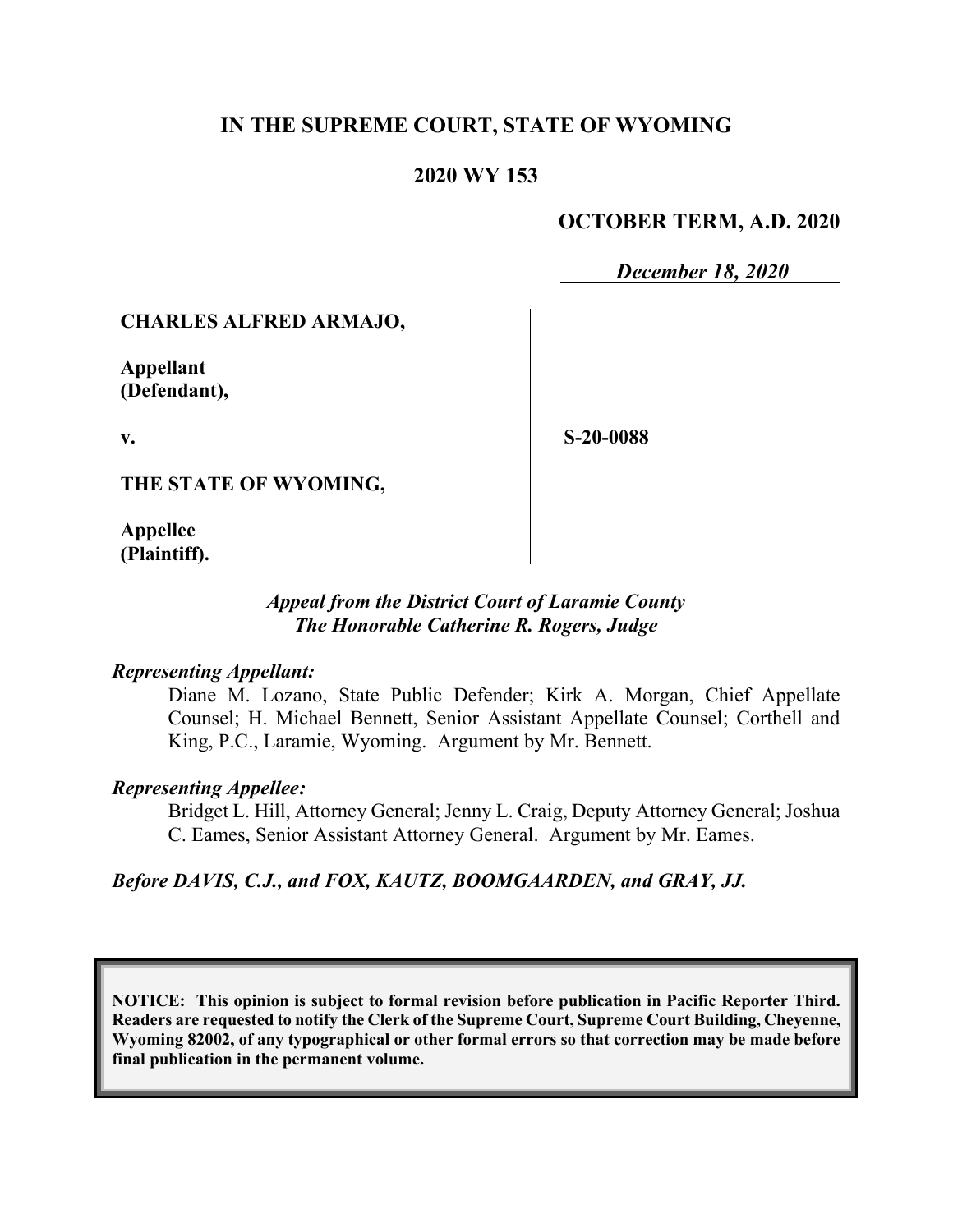## **BOOMGAARDEN, Justice.**

[¶1] After a jury trial, Charles Alfred Armajo was convicted of second degree sexual abuse of a minor under Wyo. Stat. Ann.  $\S 6$ -2-315(a)(iv). On appeal, he challenges the district court's denial of his motion for judgment of acquittal and the sufficiency of the evidence. He also argues the prosecutor engaged in prejudicial misconduct in rebuttal argument. We affirm.

### *ISSUES*

[¶2] We restate the issues:

I. Did the district court err in denying Mr. Armajo's motion for judgment of acquittal?

II. Was the evidence sufficient to convict Mr. Armajo?

III. Did prosecutorial misconduct deny Mr. Armajo a fair trial?

# *FACTS*

[¶3] In September 2017, when ZL was 14 years old, she and her mother traveled from China to Minnesota to visit prospective schools for ZL. ZL's mother met Mr. Armajo on that trip and they began a romantic relationship. In January 2018, ZL and her mother moved to Minnesota. Over the following months, ZL's mother married Mr. Armajo and they moved to Cheyenne, Wyoming after he found a job and she bought a home there. In June, ZL moved to Cheyenne to live with them and attend a local high school.

[¶4] On October 16, 2018, while alone in the home, Mr. Armajo engaged in a Native American "ceremony" with ZL to commemorate her first hunting trip three days prior. At school the next day, ZL told the school counselor that Mr. Armajo inappropriately touched her during the ceremony. The counselor reported the allegation to law enforcement.

[¶5] Later that month, following an investigation, the State charged Mr. Armajo with one count of second degree sexual abuse of a minor under Wyo. Stat. Ann. § 6-2-315(a)(iv). The information alleged that on October 16, 2018, Mr. Armajo "did, being thirty-four (34) years of age, engage in sexual contact with [ZL] (YOB 2003) who is fifteen (15) years of age, and [Mr. Armajo] is the step-father to [ZL][.]"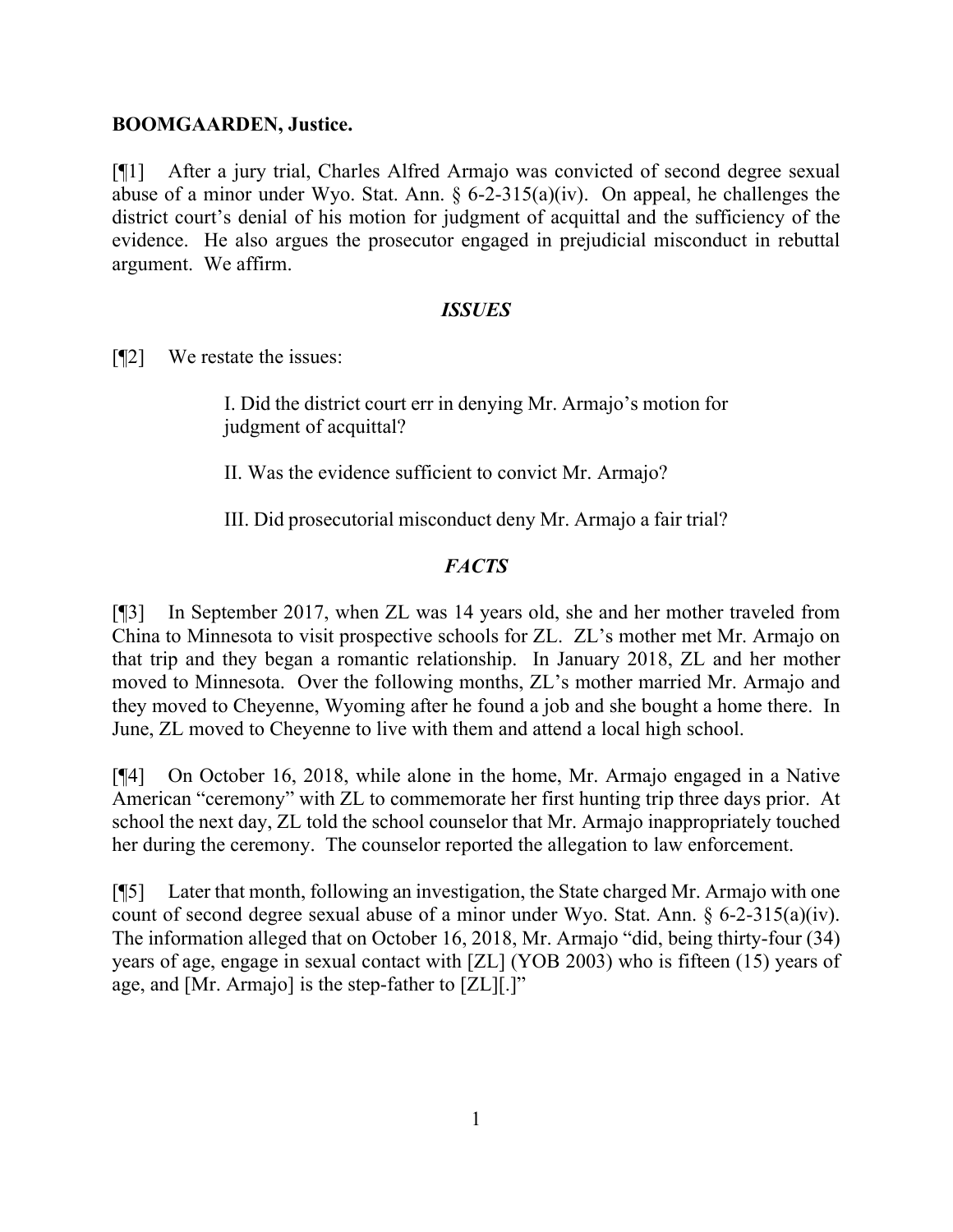[¶6] The case proceeded to trial the following September, where the State's case hinged primarily on ZL's testimony.<sup>[1](#page-2-0)</sup> ZL and her mother testified through an interpreter because English is their second language. In opening statements, the prosecutor informed the jury that the theme of the case was simple: "[s]exual assault is a universal language." ZL would testify about what her stepfather did to her. Despite language and cultural differences, ZL knew that what he did to her during the "ceremony" was wrong, so she reported it to her mother, her school counselor, and law enforcement. Defense counsel countered that Mr. Armajo, who is Native American and devout in his religious practices and spirituality, performed a ceremony that ZL misunderstood due to language and cultural barriers.

[¶7] ZL testified on direct examination about several events that occurred from June to October 2018. In June, Mr. Armajo pulled her aside in their home to show her some tools he used to perform Native American rituals. When ZL asked Mr. Armajo why he did not teach his brother about the tools, he responded that "his brother [did] not have the gift" but she did. Mr. Armajo told her to lay down on the couch and she obliged. Then he lifted her shirt so he could "show [her] a few pressure points o[n] [her] body[.]" When he "tried to take off [her] pants," ZL got up and told him he could not "do that." The next day, ZL told her mother what had happened. Her mother told Mr. Armajo not to touch ZL or perform any rituals with ZL.

[¶8] On October 13, when ZL was 15 years old, Mr. Armajo took ZL and her mother hunting near Riverton, Wyoming. Mr. Armajo helped ZL shoot her first deer. ZL's mother stayed in the car while Mr. Armajo and ZL collected the deer. On their way to collect the deer, Mr. Armajo told ZL that he wanted to tell her something but she "could not tell [her] mother." If she did, then her mother would divorce him, and ZL and her mother "would not be able to get [their] Green Card[s]." Mr. Armajo proceeded to tell ZL about a dream he had in which, after graduating from high school, ZL gave birth to his child at the hospital. ZL "rapidly took care of the deer and ran back to the car." She did not tell her mother about the dream.

[¶9] Three days after the hunting trip, Mr. Armajo picked ZL up from school and brought her back home after running some errands. ZL's mother was not home. "Typically [Mr. Armajo] never allowed [ZL's] mother to go, but that day he allowed [ZL's mother] to go visit her Chinese friend." Mr. Armajo told ZL that they needed to "prepare" the deer. But, because it had been her first hunting trip, he wanted to perform a ritual with her. ZL was uncomfortable participating in any ritual but agreed because she thought he had received permission from her mother. They went into the living room and Mr. Armajo told ZL to lie on the couch or the floor so he could breathe smoke into her mouth. ZL chose to lie on the floor. Mr. Armajo blew smoke into ZL's mouth, but she told him to stop, which he did.

<span id="page-2-0"></span><sup>&</sup>lt;sup>1</sup> The pretrial proceedings are not relevant to this appeal.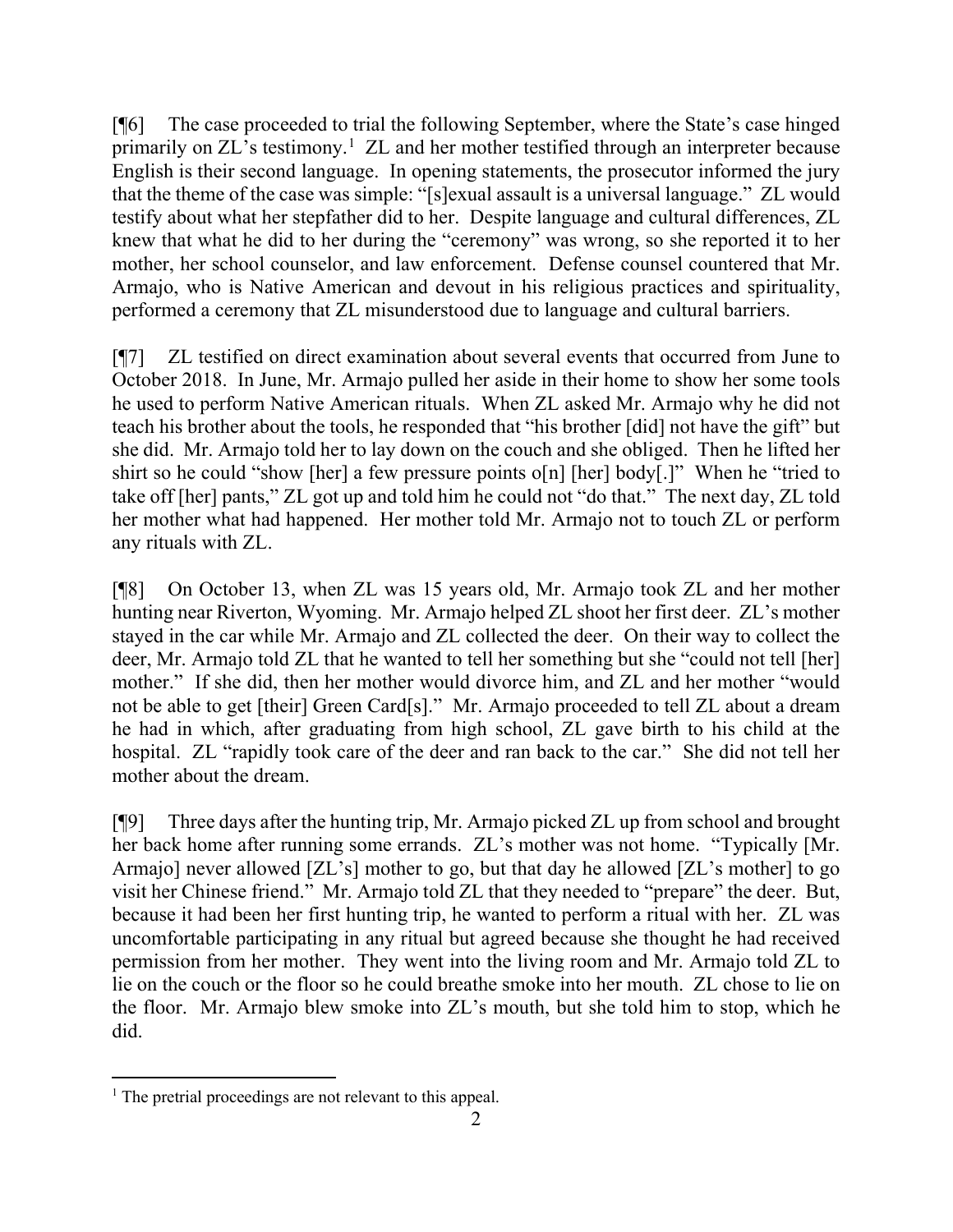[¶10] Next, Mr. Armajo kneeled over ZL, who was clothed and laying on her back, and pulled her closer to him. ZL "felt that [her] butt was very close to him." Mr. Armajo started lifting ZL's legs into the air so that ZL's bottom was "[h]alf . . . on the floor," and the other "half [was] kind of up[.]" Mr. Armajo then lifted ZL's shirt and gave her a massage. ZL made him stop because he was not supposed to touch her skin.

[¶11] Mr. Armajo had ZL turn on to her side. He lifted one of ZL's legs into the air, and straddled her leg that was still on the floor. He began massaging her legs, gradually moving up her thigh. At this point, ZL "noticed [Mr. Armajo's] reproductive organ was different." ZL felt it moving on her buttocks. ZL, who was now scared, told Mr. Armajo she was done and left the room.

[¶12] Later that night, after her mother returned home, ZL told Mr. Armajo, in front of her mother, "don't you ever play any ritual on me." His face turned red and he agreed. ZL told her mother that Mr. Armajo "had some skin contact" with her. This upset ZL's mother because she had previously warned him not to engage in any rituals with ZL. When ZL's mother tried to call the police, Mr. Armajo "took her phone away and put the phone in his pocket." He told her not to call the police because if she did they would all be in trouble. ZL's mother tried to take the phone back but ZL told her to stop. At school the next day, ZL told her teacher and then the school counselor what happened the night before. The school counselor reported the allegation to law enforcement. Officers came to the school that afternoon and had ZL provide a written statement.

[¶13] The State called ZL's mother to address what she recalled about October 16. She testified that Mr. Armajo drove her to her friend's shop around 9:30 a.m. that morning, where she remained until he picked her up around 6:00 p.m. On arriving home, ZL told her that Mr. Armajo had given her a massage. ZL's mother became very upset at Mr. Armajo but did not report the incident to the police because he took her phone away and put it in his pocket. She tried to get the phone back but ZL asked her to stop.

[¶14] The State's remaining evidence addressed ZL's disclosure and the investigation. The school counselor testified that ZL "seem[ed] very upset and worried" when he spoke to her. Two officers broadly discussed gathering information related to the allegation at the school, speaking to ZL's mother, and obtaining a search warrant for Mr. Armajo's phone.

[¶15] The defense did not call any witnesses, but did introduce several exhibits during ZL's cross-examination. It introduced a short video that Mr. Armajo took on his phone during the hunting trip. The video did not capture any dream discussion. The defense also introduced photographs of Mr. Armajo and ZL together on the hunting trip, the home's living room area, and ZL cutting deer meat in the kitchen after the ceremony.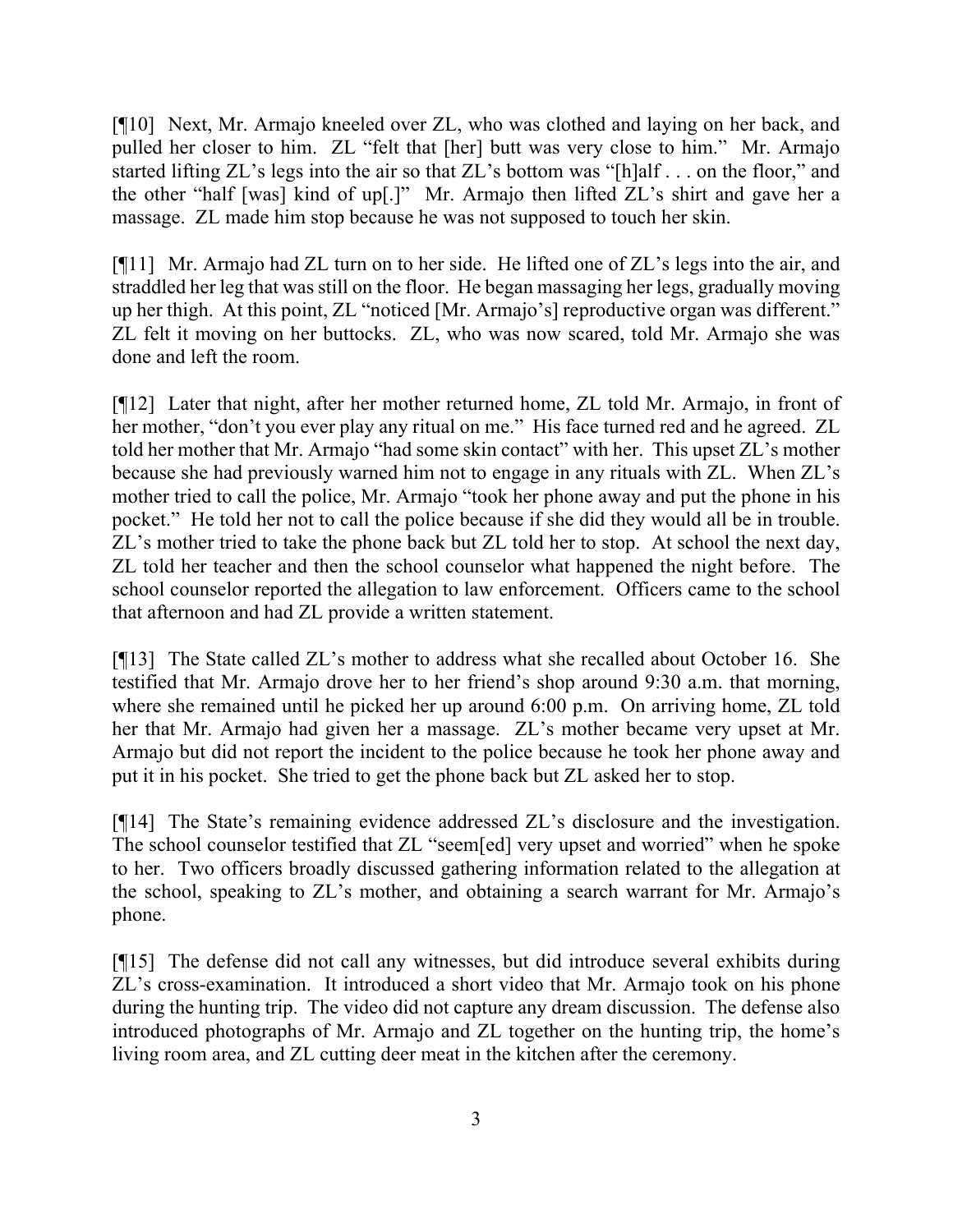[¶16] Mr. Armajo moved for judgment of acquittal under W.R.Cr.P. 29, arguing that his incidental touching of ZL during the ceremony did not satisfy the "sexual contact" element of second degree sexual abuse of a minor. The court denied his motion based on ZL's testimony "that her body came in contact with the clothing covering the immediate area of Mr. Armajo's erect penis."<sup>[2](#page-4-0)</sup>

[¶17] In closing argument, the prosecutor walked the jury through the elements and supporting evidence. Defense counsel maintained that there was no evidence that sexual contact occurred. He also argued that what occurred was part of a ceremony that ZL misunderstood, challenged ZL's credibility, and questioned whether ZL had a motive to fabricate the allegation. The prosecutor's rebuttal drew three sustained objections in close succession:

> [Prosecutor]: What you heard from ZL was not an allegation. It was evidence. And your jury instructions tell you it was direct evidence.

> Using your life experience, why does an adult man's penis move up and down to such a degree that a 15-year-old girl can feel through her clothing and his? Sexual arousal, sexual gratification and that is sexual contact.

> ZL didn't testify that the sexual assault made her uncomfortable. She testified that it scared her. Child sex abuse perpetrators are [the] ones who choose. They choose where it happens.

> [Defense counsel]: Objection, Your Honor. These facts are not in evidence. It's pulling at the heart strings of the jury in regards to sexual abuse victims in general.

[Court]: Sustained.

[Prosecutor]: In this particular case, Mr. Armajo chose a house with no mom present and no one else there to see. He chose a 15-year-old who was trying her best to obey the adult in her life and be respectful, but who struggles to understand even the language, much less what was happening to her.

<span id="page-4-0"></span><sup>&</sup>lt;sup>2</sup> The district court acknowledged that ZL did not use those precise words.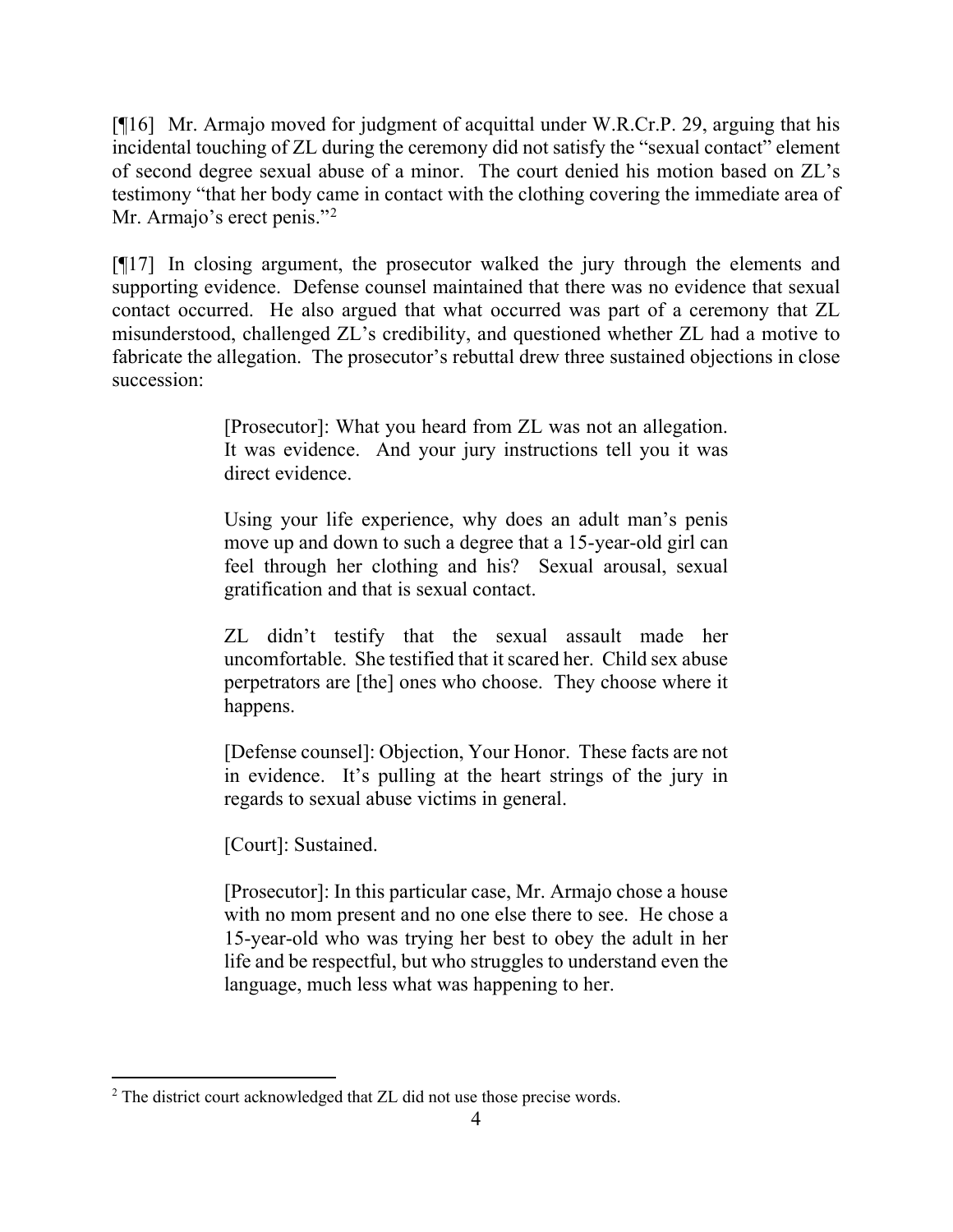The defense would ask that you believe this was a ceremony from a native people's cultural heritage. ZL told you that there was nothing that happened, when she was on the floor, that was similar to any other ceremony she had seen because this wasn't a ceremony and to call it such is despicable. This was a sexual assault.

[Defense counsel]: Objection, Your Honor. Denigrates defense counsel.

[Court]: Sustained.

[Prosecutor]: It's no different than when a priest in the Catholic Church administers confession but [it] is actually sexual assault.

[Defense counsel]: Objection, Your Honor. Are we actually connecting these set of circumstances to the something in the Catholic Church and priests or otherwise? That is impassioning the prejudice -- impassions the jury as well. I ask counsel here to stick to the evidence in this case.

[Court]: Sustained.

[Prosecutor]: Mr. Armajo's genitalia, what ZL described as his reproductive organ, was moving up and down on her when she was on the floor with one leg in the air and he was in between her legs, that is the evidence and that is sexual assault. Mr. Armajo is guilty. The State asks that you find him such.

[¶18] After deliberations, the jury found Mr. Armajo guilty. The district court entered judgment on the verdict and sentenced him to 10 to 12 years.

### *DISCUSSION*

#### *I. Motion for judgment of acquittal and sufficiency of the evidence*

[¶19] Mr. Armajo separately challenges the district court's denial of his motion for judgment of acquittal and the sufficiency of the evidence. He acknowledges that his arguments are "really no different," but asserts the applicable standards of review are "slightly different." In each, he contends the State produced insufficient evidence that a "touching" occurred, and no evidence of his intent.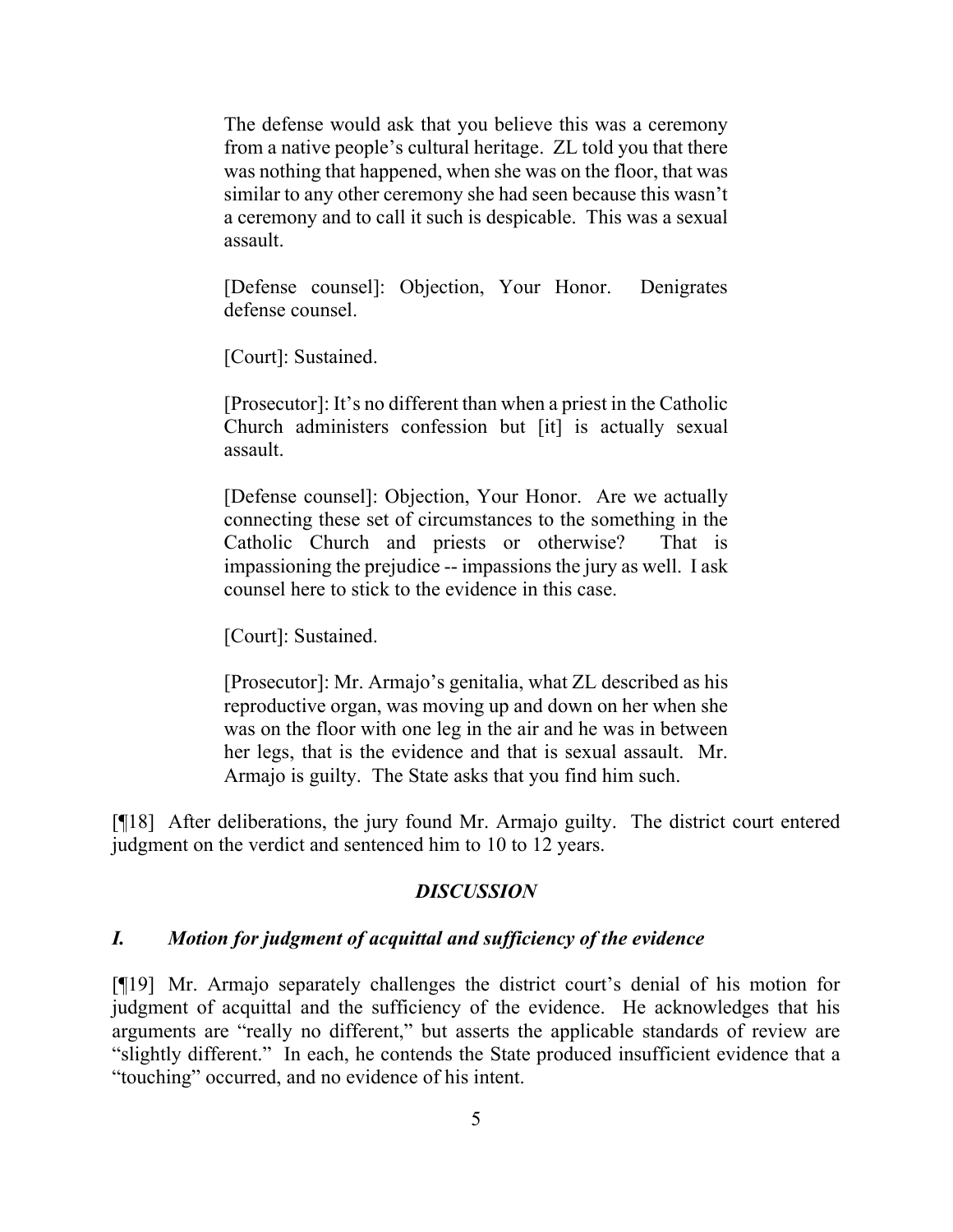#### **A. Standard of Review**

[¶20] We need only review for sufficiency of the evidence because, "[a]s a practical matter, the standard of review for denial of a motion for judgment of acquittal is the same as that used when an appeal claims insufficient evidence to convict." *Foltz v. State*, 2017 WY 155, ¶ 10, 407 P.3d 398, 401 (Wyo. 2017). "This is because these appeals both challenge the sufficiency of the evidence." *Id.*; *see also Thompson v. State*, 2018 WY 3, ¶ 13 n.1, 408 P.3d 756, 760 n.1 (Wyo. 2018) (citation omitted) ("Although we often say that we defer to the district court's decision denying a motion for judgment of acquittal, we actually review the sufficiency of the evidence.").

[¶21] In reviewing for sufficiency of the evidence, we must "decide whether the evidence could reasonably support the jury's verdict." *Huckins v. State*, 2020 WY 21, ¶ 10, 457 P.3d 1277, 1279 (Wyo. 2020) (citing *Thompson*, ¶ 14, 408 P.3d at 760; *Mraz v. State*, 2016 WY 85, ¶ 19, 378 P.3d 280, 286 (Wyo. 2016)). "We do not reweigh the evidence or reexamine the credibility of the witnesses." *Id.* (citation omitted). "Instead, we examine 'the evidence in the light most favorable to the State. We accept all evidence favorable to the State as true and give the State's evidence every favorable inference which can reasonably and fairly be drawn from it." *Id.* (citation omitted). "We 'disregard any evidence favorable to the appellant that conflicts with the State's evidence.'" *Id.* (citation omitted).

### **B. Sufficiency of the Evidence**

[¶22] The jury found Mr. Armajo guilty of second degree sexual abuse of a minor under Wyo. Stat. Ann. § 6-2-315(a)(iv) (LexisNexis 2019), which states:

> (a) Except under circumstance constituting sexual abuse of a minor in the first degree as defined by W.S. 6-2-314, an actor commits the crime of sexual abuse of a minor in the second degree if:

> > . . . .

(iv) Being eighteen (18) years of age or older, the actor engages in sexual contact with a victim who is less than sixteen (16) years of age and the actor occupies a position of authority in relation to the victim.

"Sexual contact" is statutorily defined as "touching, with the intention of sexual arousal, gratification or abuse, of the victim's intimate parts by the actor, or of the actor's intimate parts by the victim, or of the clothing covering the immediate area of the victim's or actor's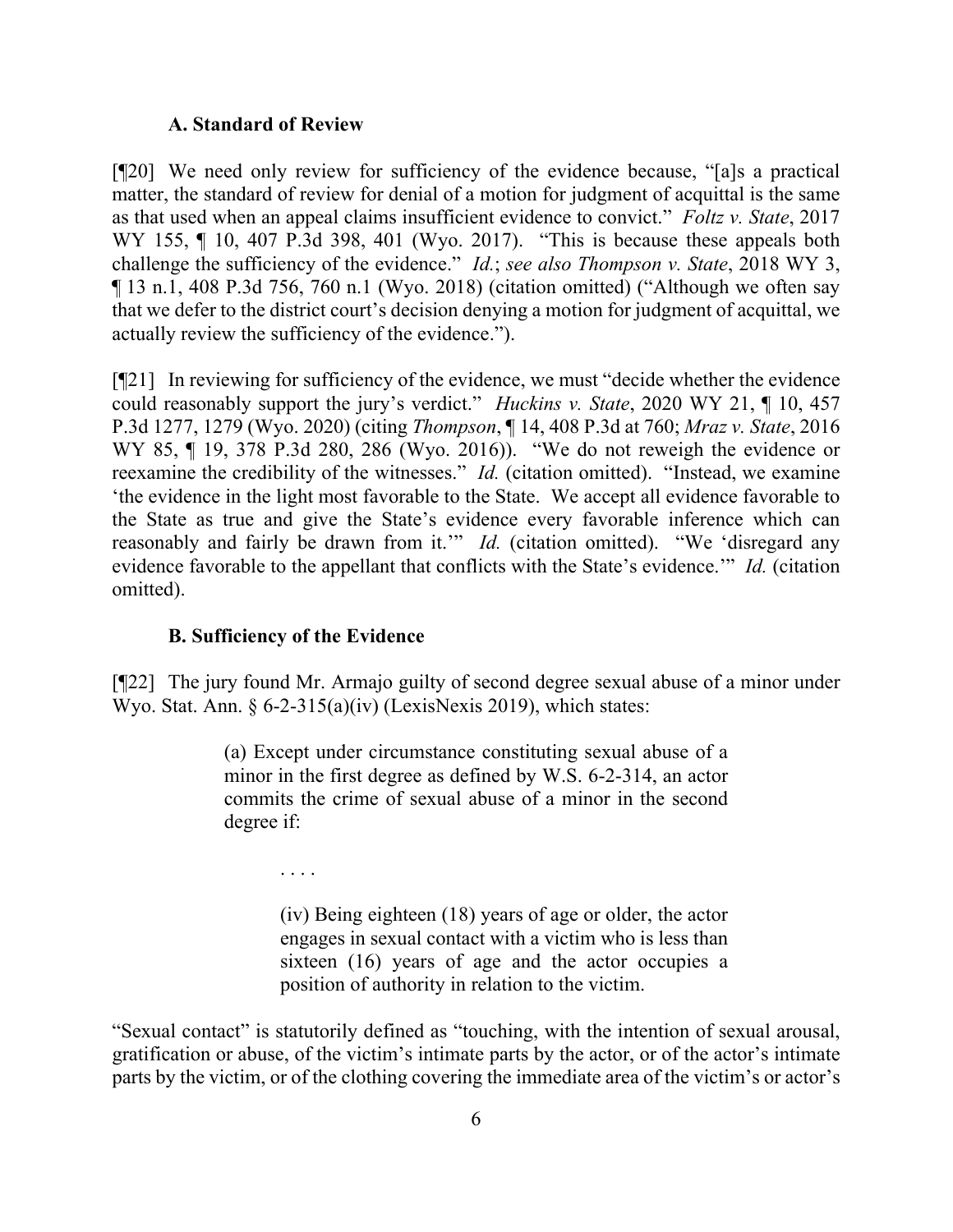intimate parts[.]" Wyo. Stat. Ann. § 6-2-301(a)(vi) (LexisNexis 2019). "Intimate parts" means "the external genitalia, perineum, anus or pubes of any person or the breast of a female person[.]" Wyo. Stat. Ann.  $\S 6-2-301(a)(ii)$  (LexisNexis 2019).

# **1. Evidence of Touching**

[¶23] The crux of Mr. Armajo's argument that the State produced insufficient evidence of "touching" under the statutory definition of sexual contact "is that sexual contact requires more than an incidental touch or brushing against the intimate parts of the actor." He maintains that "[i]t requires an affirmative act by the victim to touch the intimate parts of the actor," which "could be accomplished by a number of means, but a tap, or incidental brushing against the intimate parts of the actor is not enough." He further asserts that the definition requires "an affirmative act, whether the victim touches the actor on his or her own or whether forced by the actor." Turning to the evidence presented, he argues that it would have been nearly impossible for him to hold ZL's legs in the manner she described without his body coming into contact with her and that "[t]he 'tap' or incidental brushing against [ZL] of [his] 'reproductive organ,' while probably unsettling for [ZL], was not sexual contact[.]"

[¶24] Mr. Armajo did not touch ZL's intimate parts or the clothing covering the immediate area of her intimate parts. Moreover, ZL did not touch his intimate parts, as they were both clothed. Thus, the relevant portion of the sexual contact definition is "touching, with the intention of sexual arousal, gratification or abuse, . . . of the clothing covering the immediate area of the . . . actor's intimate parts" by the victim. Wyo. Stat. Ann. § 6-2-  $301(a)(vi)$ .

[¶25] As a preliminary matter, contrary to Mr. Armajo's suggestion, the sexual contact definition contains no requirement that the defendant force the victim to touch him. Nor does the definition specify that the victim must have touched the defendant on the victim's own initiative. And the definition provides no exception for "incidental" or "unavoidable" contact. The statute does, however, protect against criminal liability for "incidental" and "unavoidable" contact through the intent requirement, which we address in more detail below.

[¶26] We further disagree with Mr. Armajo's characterization of the evidence. Viewed in the light most favorable to the State, the evidence reflects that Mr. Armajo initiated the "ceremony" and then repeatedly manipulated and directed the movement of ZL's body. Mr. Armajo eventually started massaging ZL's lower legs and then gradually moved up her thigh. At the time, "his pants [were] very close to [ZL's] butt" because that is how he had positioned himself, and she felt his reproductive organ moving up and down for a short period before she pushed him away. The jury could reasonably conclude that this orchestrated contact was more than "incidental" or "unavoidable."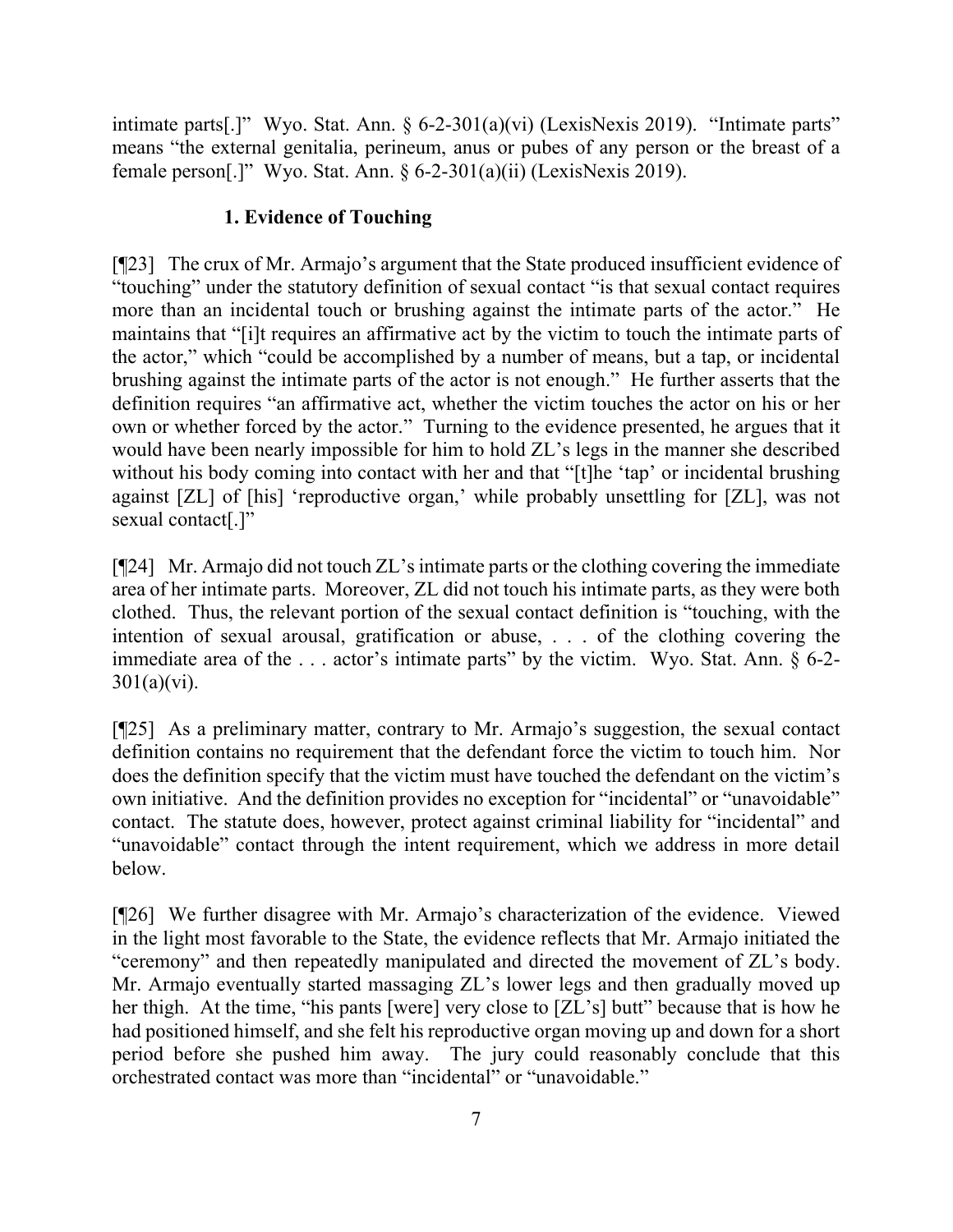[¶27] Most importantly, whether Mr. Armajo caused or allowed the touching to occur, the jury could reasonably conclude from ZL's testimony that the State established beyond a reasonable doubt there was a "touching . . . of the clothing covering the immediate area of . . . [Mr. Armajo's] intimate parts" by ZL. Wyo. Stat. Ann. § 6-2-301(a)(vi). Mr. Armajo's "reproductive organ" undisputedly falls within the definition of "intimate parts" because it constitutes his "external genitalia." Wyo. Stat. Ann. § 6-2-301(a)(ii)

#### **2. Evidence of Intent**

[¶28] Under Wyo. Stat. Ann. § 6-2-315(a)(iv), it was not enough for the State to establish that Mr. Armajo caused or allowed ZL to touch the clothing immediately covering his intimate parts. The State also had to establish that he did so with the "intent of sexual arousal, gratification, or abuse." *Trumbull v. State*, 2009 WY 103, ¶ 13, 214 P.3d 978, 981 (Wyo. 2009); Wyo. Stat. Ann. § 6-2-301(a)(vi). "Because direct evidence of intent is rare, and circumstantial evidence is most often the only proof available, we have held that intent may be proven by circumstantial evidence alone." *Jones v. State*, 2017 WY 44, ¶ 34, 393 P.3d 1257, 1265 (Wyo. 2017) (citing *Montee v. State*, 2013 WY 74, ¶ 21, 303 P.3d 362, 366 (Wyo. 2013)). In that regard, we look to Mr. Armajo's "conduct and [the] circumstances of physical contact." *Trumbull*, ¶ 13, 214 P.3d at 981 (emphasis omitted) (citing 2 Paul DerOhannesian II, *Sexual Assault Trials*, § 16.19, 326 (3rd ed. 2006)).

[¶29] Our precedent is instructive on the types of conduct and circumstances sufficient to establish the defendant's intent. In *Trumbull*, we said that "[i]ntent of sexual gratification may be inferred from touching the complainant on more than one occasion, and committing the act after no adults were remaining in the house." *Id.* (citation omitted). In *Jones*, the defendant's "effort to mask his actions by placing a blanket over himself and the girls, his repeated touchings of the girls in virtually identical ways, and his instructions to keep the touchings secret provided sufficient circumstantial evidence" of intent. *Jones v. State*, 2019 WY 45, ¶ 30, 439 P.3d 753, 763 (Wyo. 2019). In *Martinez*, evidence that the defendant engaged in the touching while alone with the victim in the bathroom and that she told the victim to keep the touching a secret contributed to our conclusion that the evidence was sufficient to establish intent. *Martinez v. State*, 2018 WY 147, ¶ 27, 432 P.3d 493, 500 (Wyo. 2018).

[¶30] The State's evidence of Mr. Armajo's conduct and the circumstances before, during, and after the incident reflected that Mr. Armajo had previously touched ZL while telling her how to perform a ritual and been warned not to touch ZL or "perform any ritual" with her. During the hunting trip three days before the charged incident, Mr. Armajo told ZL, a 15-year-old, that he had a dream about her having his child and he warned her not to tell her mother. Mr. Armajo engaged in the "ceremony" when he knew ZL's mother would not be home. When ZL's mother tried to call the police after ZL told her part of what had happened, Mr. Armajo took the phone away from her. Taken together, this evidence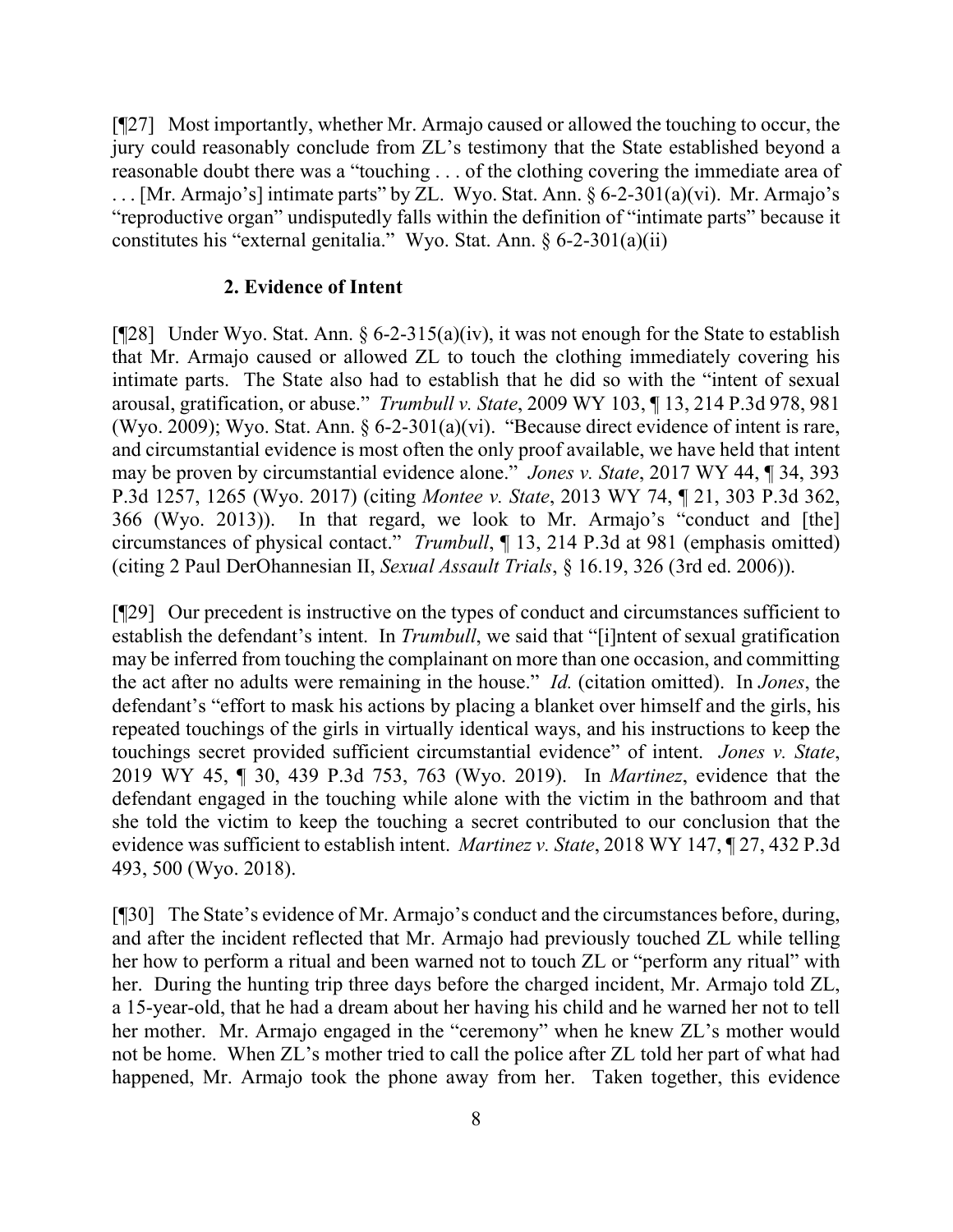permitted a reasonable jury to conclude that Mr. Armajo caused or allowed the touching to occur for the purpose of sexual gratification. *See Jones*, ¶ 30, 439 P.3d at 762–63; *Martinez*, ¶¶ 26–27, 432 P.3d at 499–500; *Trumbull*, ¶ 13, 214 P.3d at 981.

# *II. Prosecutorial misconduct in rebuttal argument*

[¶31] Mr. Armajo contends the prosecutor engaged in misconduct when she stated in rebuttal argument: (1) "Child sex abuse perpetrators are [the] ones who choose. They choose where it happens."; (2) "[T]his wasn't a ceremony and to call it such is despicable."; and (3) "It's no different than when a priest in the Catholic Church administers confession but [it] is actually sexual assault."

## **A. Standard of Review**

[¶32] "Prosecutorial misconduct occurs when a prosecutor illegally or improperly attempts to persuade a jury 'to wrongly convict a defendant or assess an unjustified punishment.'" *Hartley v. State*, 2020 WY 40, ¶ 9, 460 P.3d 716, 719 (Wyo. 2020) (quoting *Bogard v. State*, 2019 WY 96, ¶ 16, 449 P.3d 315, 320 (Wyo. 2019)). Mr. Armajo "bears the burden of establishing prosecutorial misconduct." *Bogard*, ¶ 16, 449 P.3d at 321 (quoting *Dixon v. State*, 2019 WY 37, ¶ 41, 438 P.3d 216, 231 (Wyo. 2019)).

[¶33] Because Mr. Armajo objected to each statement, we review for harmless error after first determining if error occurred. *Bogard*, ¶ 18, 449 P.3d at 321 (citing *Black v. State*, 2017 WY 135, ¶ 13, 405 P.3d 1045, 1050 (Wyo. 2017); *King v. State*, 2018 WY 52, ¶ 11, 417 P.3d 657, 660 (Wyo. 2018)); *see also Gonzalez–Ochoa v. State*, 2014 WY 14, ¶ 15, 317 P.3d 599, 604 (Wyo. 2014). "To demonstrate harmful error, the defendant must show prejudice under circumstances which manifest inherent unfairness and injustice or conduct which offends the public sense of fair play." *Dixon*, ¶ 40, 438 P.3d at 231 (quoting *Dysthe v. State*, 2003 WY 20, ¶ 10, 63 P.3d 875, 881 (Wyo. 2003)).

[¶34] "In *McGinn*, we discussed five factors this Court balances to determine whether prosecutorial misconduct was harmless."

> 1) the severity and pervasiveness of the misconduct; 2) the significance of the misconduct to the central issues in the case; 3) the strength of the State's evidence; 4) the use of cautionary instructions or other curative measures; and 5) the extent to which the defense invited the misconduct.

*Sam v. State*, 2017 WY 98, ¶ 66, 401 P.3d 834, 856 (Wyo. 2017) (quoting *McGinn v. State*, 2015 WY 140, ¶ 16, 361 P.3d 295, 299–300 (Wyo. 2015)).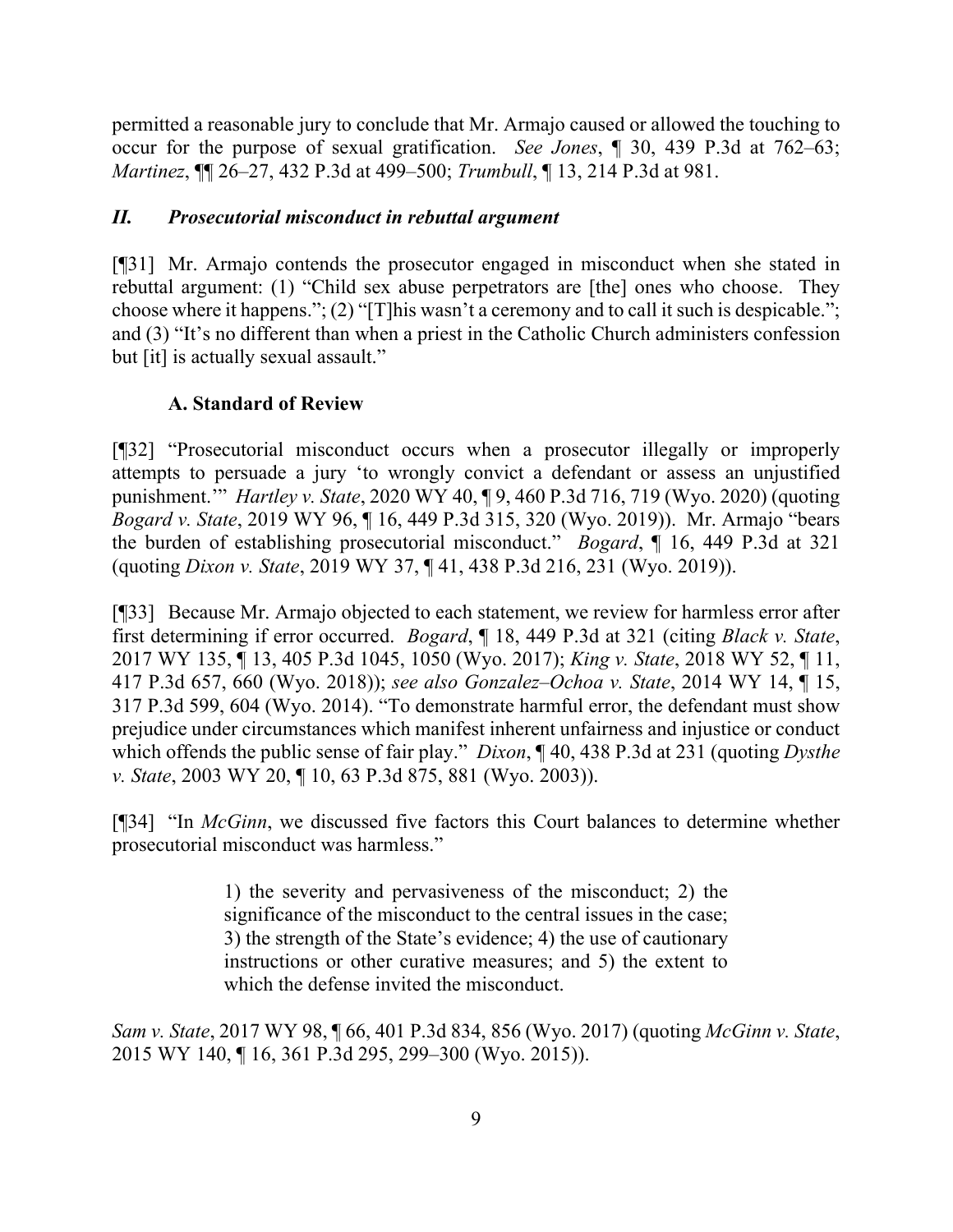### **B. Misconduct Analysis**

[¶35] Because the alleged misconduct occurred during the prosecutor's rebuttal argument, we bear in mind that "[a]ttorneys are afforded wide latitude during closing argument and may comment on evidence admitted during trial and suggest reasonable inferences." *Hartley*, ¶ 13, 460 P.3d at 720 (citing *Bogard*, ¶ 19, 449 P.3d at 321). "We evaluate the 'propriety of closing arguments in the context of the entire argument and compare them with the evidence produced at trial.'" *Id.* ¶ 16, 460 P.3d at 720 (quoting *Dixon*, ¶ 41, 438 P.3d at 231). "At its core, prosecutorial misconduct in closing argument is a tactic meant to encourage a conviction on an improper basis." *Larkins v. State*, 2018 WY 122, ¶ 96, 429 P.3d 28, 50 (Wyo. 2018) (citation omitted). "It is argument without reference to the evidence or those reasonable inferences that can be drawn from that evidence and threatens a defendant's right to a fair trial." *Id.*

## **1. Personal Attack Against Defense Counsel**

[¶36] "It is prosecutorial misconduct to 'launch personal attacks against defense counsel to inflame the passions and prejudices of the jury.'" *Bogard*, ¶ 38, 449 P.3d at 324 (quoting *Hamilton v. State*, 2017 WY 72, ¶ 14, 396 P.3d 1009, 1014 (Wyo. 2017)). In *Black*, the prosecutor asserted that aspects of defense counsel's argument were "offensive" and we concluded this amounted to an improper, personal attack on defense counsel. *Black*, ¶ 35, 405 P.3d at 1057. In *Hamilton*, however, we concluded that the prosecutor's characterization of defense counsel's arguments as "ridiculous," "absurd," and "bizarre," though ill-advised, did not amount to prosecutorial misconduct because the remarks were related to the prosecution's view of the defense's case. *Hamilton*, ¶¶ 13–14, 396 P.3d at 1013–14.

[¶37] Mr. Armajo contends the prosecutor denigrated defense counsel when she stated that "this wasn't a ceremony and to call it such is despicable." The State admits the prosecutor's statement was improper. We agree. There is little meaningful distinction between the prosecutor here calling defense counsel's argument "despicable" and the prosecutor in *Black* calling defense counsel's argument "offensive." *See Black*, ¶ 35, 405 P.3d at 1057. The statement was not related to the prosecution's view of the defense's case. *Cf. Hamilton*, ¶ 14, 396 P.3d at 1014. It amounted to an improper, personal attack on defense counsel.

## **2. Inflaming the Jury's Passions or Prejudices**

[¶38] "[I]t is well-settled that 'arguments calculated to inflame the passion or prejudice of the jury violate ABA Standards for Criminal Justice regarding argument to the jury.'" *Bogard*, ¶ 67, 449 P.3d at 331 (quoting *Black*, ¶ 33, 405 P.3d at 1056); *see also Solis v. State*, 2013 WY 152, ¶ 50, 315 P.3d 622, 633 (Wyo. 2013) ("Remarks and evidence that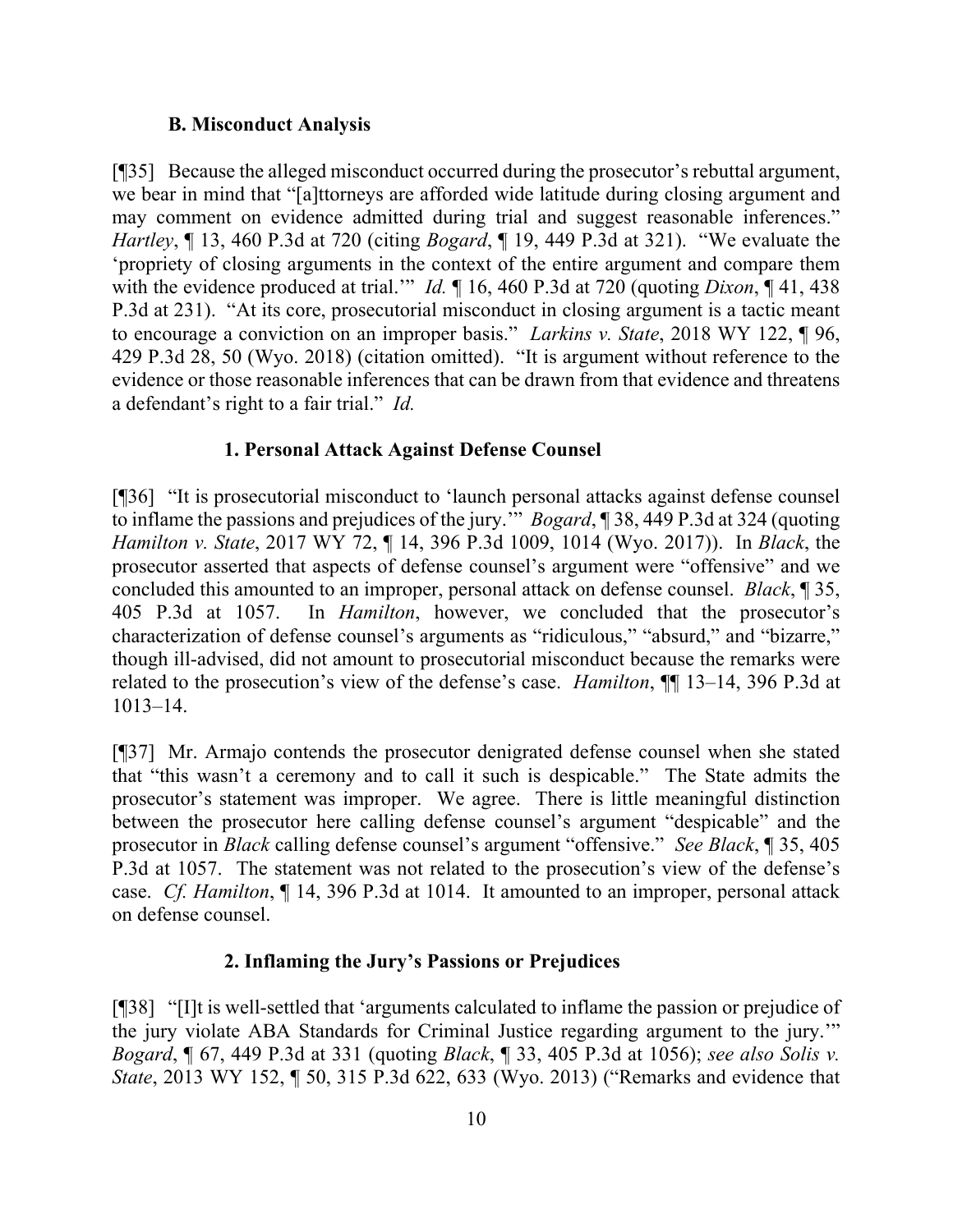tend to inflame the passions or prejudices of a jury cross the line separating fact from emotion[.]"). "The word 'inflammatory' means '[t]ending to cause strong feelings of anger, indignation, or other type of upset; tending to stir the passions.'" *Bogard*, ¶ 67, 449 P.3d at 331 (quoting *Black's Law Dictionary* 931 (11th ed. 2019)).

[¶39] Mr. Armajo contends the two remaining statements were improper because they tended to inflame the jury's passions or prejudices. The State counters that the statements were reasonable argument based on the evidence.

[¶40] The prosecutor's statement that what Mr. Armajo did is "no different than when a priest in the Catholic Church administers confession but [it] is actually sexual assault" was patently improper because it specifically referenced the Catholic Church sex abuse scandals, a highly publicized and emotionally charged matter involving sexual abuse of children. It is disingenuous to suggest, as the State did at oral argument, that this could have been a reference to any religious ceremony. It was not. Though apparently attempting to draw a "ceremonial" analogy, the prosecutor improperly linked Mr. Armajo to those emotionally charged scandals notoriously tied to the Catholic Church. *See* Doug Norwood, *Prosecutorial Misconduct in Closing Argument* § 12.3, 385 (2014) ("It is improper for the prosecutor to make comparisons between the defendant's case and some notorious figure or case."); *see also Commonwealth v. Vazquez*, 65 Mass. App. Ct. 305, 311, 839 N.E.2d 343, 349 (2005) (concluding the prosecutor engaged in argument aimed at arousing the jury's passions or sympathies when she referenced the "whole church scandal" in arguing why the jury should not be concerned that the victim delayed reporting the sexual assaults).

[¶41] The prosecutor's final statement—"Child sex abuse perpetrators are [the] ones who choose. They choose where it happens."—was reasonable argument based on the evidence. ZL testified that it was unusual for Mr. Armajo to allow her mother to leave the house without him. The evidence reflected that he engaged in the sexual contact when he knew ZL's mother would not be home. From this evidence, the prosecutor reasonably argued that Mr. Armajo chose when and where the abuse would occur. To the extent the prosecutor generalized her argument to sexual abuse perpetrators, she invited the jury to use its common sense about who chooses where sexual abuse occurs—the perpetrator or the victim. *See Buszkiewic v. State*, 2018 WY 100, ¶¶ 12–16, 424 P.3d 1272, 1276–78 (Wyo. 2018) (concluding that, rather than making an improper "golden rule" argument, the prosecutor "requested that the jury consider the evidence using their life experiences and common sense").

### **C. Cumulative Error**

[¶42] We evaluate the prosecutor's two improper statements—"[T]his wasn't a ceremony and to call it such is despicable." and "It's no different than when a priest in the Catholic Church administers confession but [it] is actually sexual assault."—together to determine